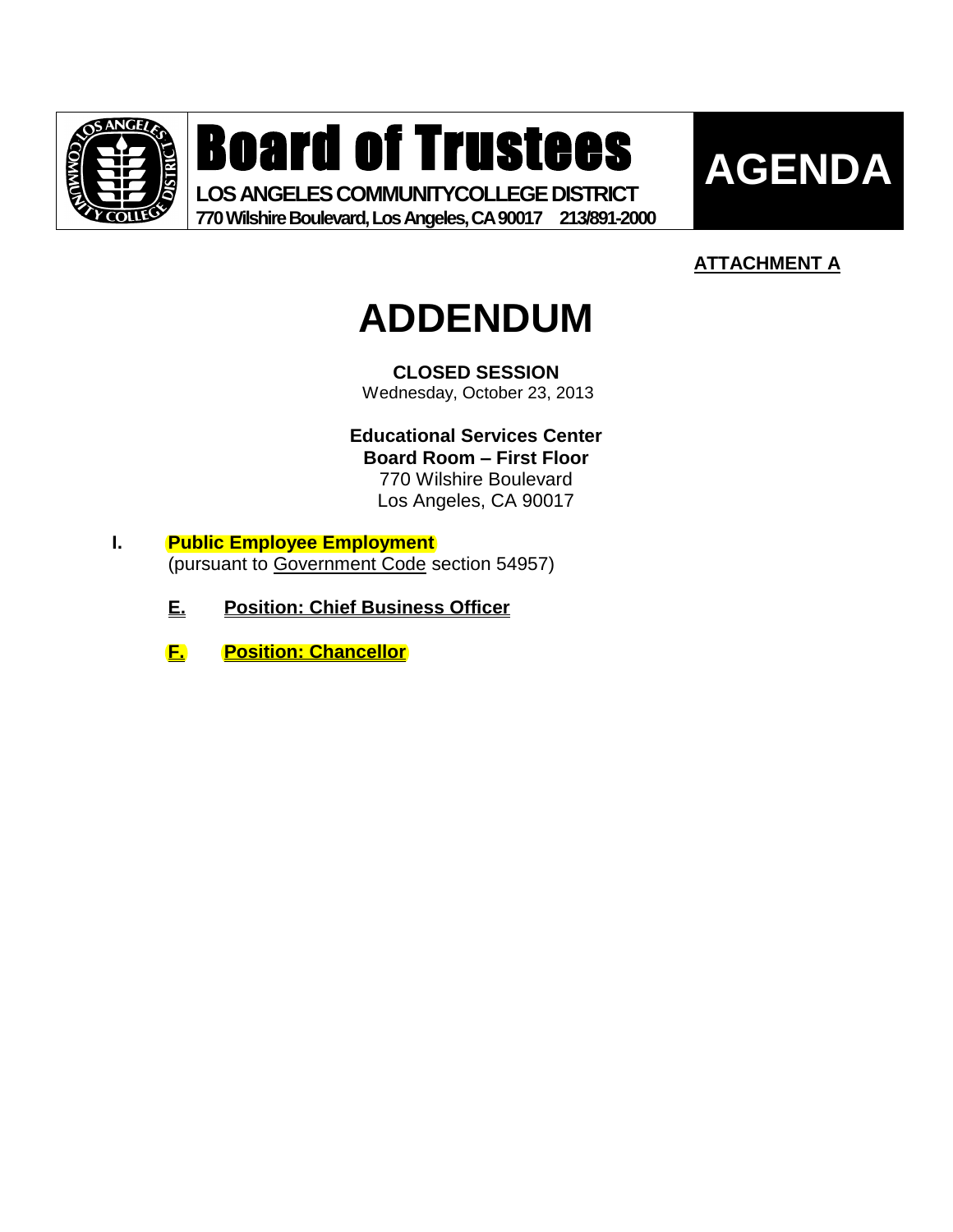

# **Board of Trustees AGENDA**

LOS ANGELES COMMUNITYCOLLEGE DISTRICT 770 Wilshire Boulevard, Los Angeles, CA 90017 213/891-2000



### **ATTACHMENT A**

CLOSED SESSION Wednesday, November 6, 2013

Los Angeles Pierce College College Services Conference Room Building 2100 6201 Winnetka Avenue Woodland Hills, CA 91371

- $\mathbf{L}$ Public Employee Employment (pursuant to Government Code section 54957)
	- A. Position: President, Los Angeles Valley College
	- B. Position: President, Los Angeles Harbor College
	- C. Position: President, Los Angeles Southwest College
	- D, Position: Vice Chancellor of Human Resources
	- E. Position: Chief Business Officer

F. Position: Chanceilor

#### **II.** Conference with Labor Negotiator (pursuant to Government Code section 54957.6)

A. District Negotiators: Adriana D. Barrera

Employee Units: Ai! Units

All Unrepresented Employees

B. District Negotiators: Adriana D. Barrera

Employee Unit: Clericai/Technica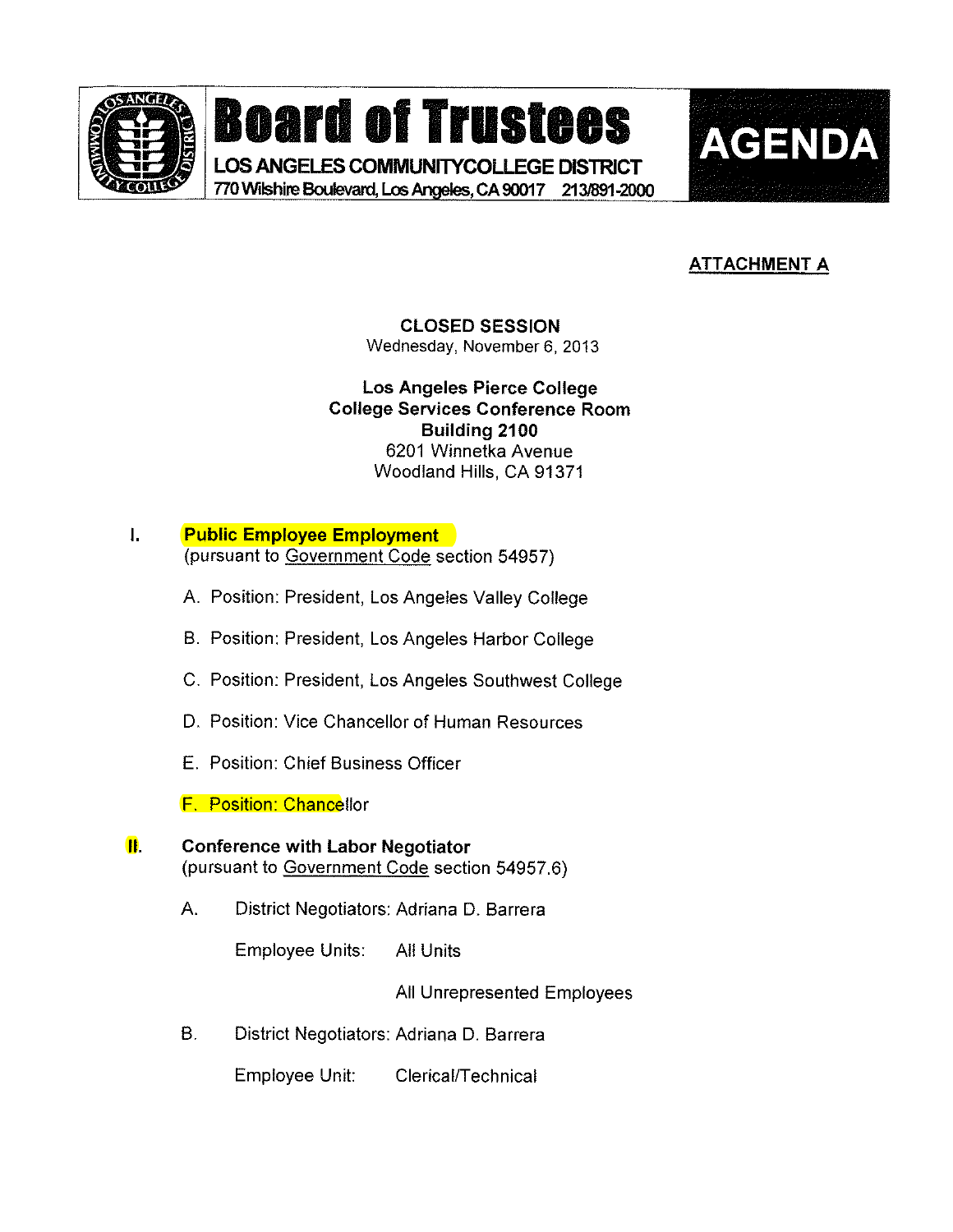

# Board of Trustees | AGENDA

Los Angeles Community College District 770 Wilshire Blvd., Los Angeles, CA 90017 (213) 891-2000



SPECIAL MEETING CLOSED SESSION

Tuesday, January 14,2014

Educational Services Center Hearing Room ~ First Floor 770 Wilshire Blvd. Los Angeles, CA 90017

I. Public Employment (pursuant to Government Code section 54957)

A. Position: Chancellor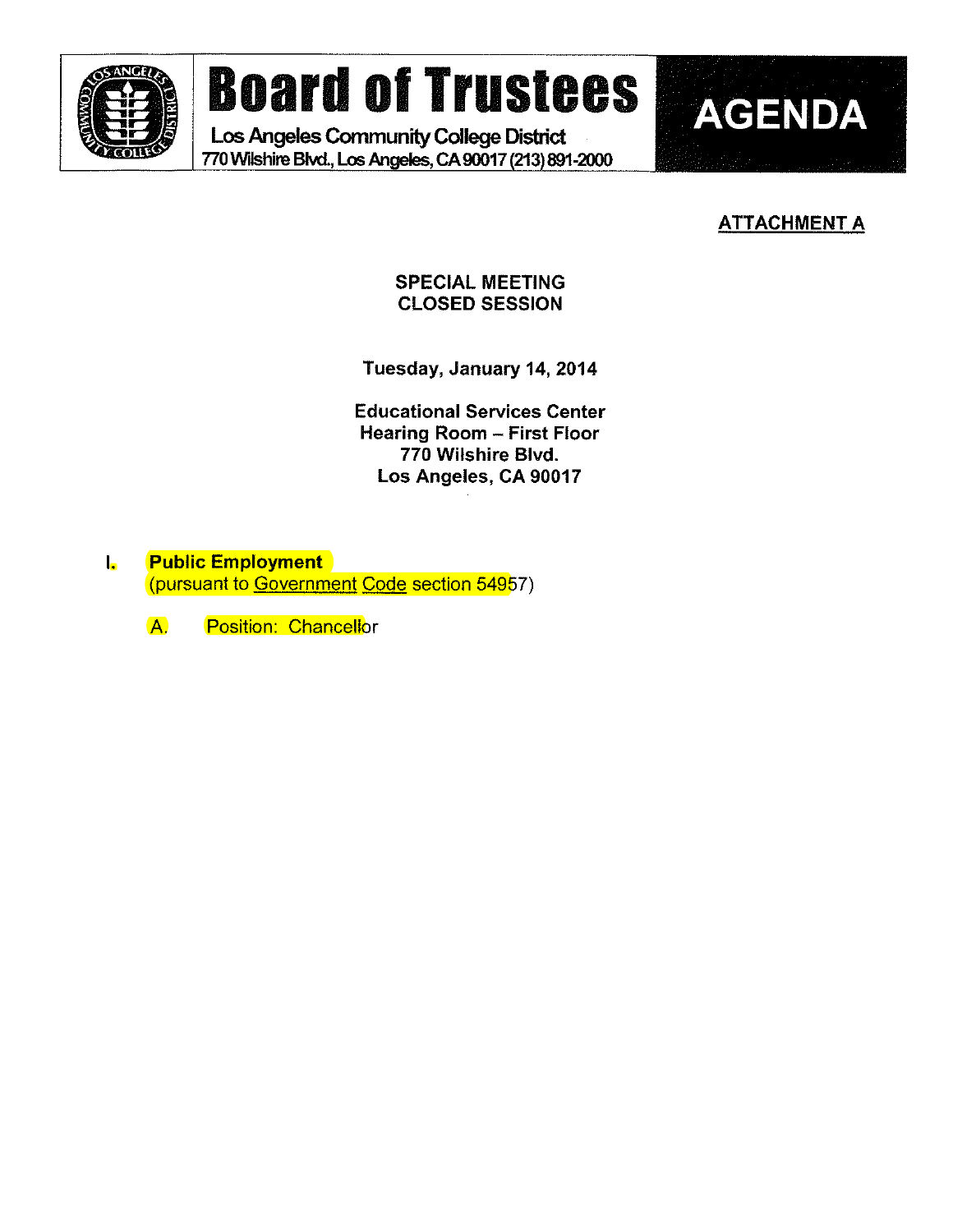

Board of Trustees AGENDA

LOS ANGELES COMMUNITYCOLLEGE DISTRICT 770 Wilshire Boulevard, Los Angeles, CA 90017 213/891-2000



### ATTACHMENT A

#### CLOSED SESSION Wednesday, February 26, 2014

Educational Services Center Hearing Room - First Floor 770 Wilshire Boulevard Los Angeles, CA 90017

#### I. Public Employee Employment (pursuant to Government Code section 54957)

- A. Position: President, Los Angeles Valley College
- B. Position: President, Los Angeles Harbor Cofiege
- C. Position: President, Los Angeies Southwest College
- D. Position: Chief Business Officer
- E. Position: Chancelior

#### II. Conference with Labor Negotiator (pursuant to Government Code section 54957.6)

A. District Negotiators: Adriana D. Barrera **Albert Román** 

Employee Units: Ail Units

All Unrepresented Employees